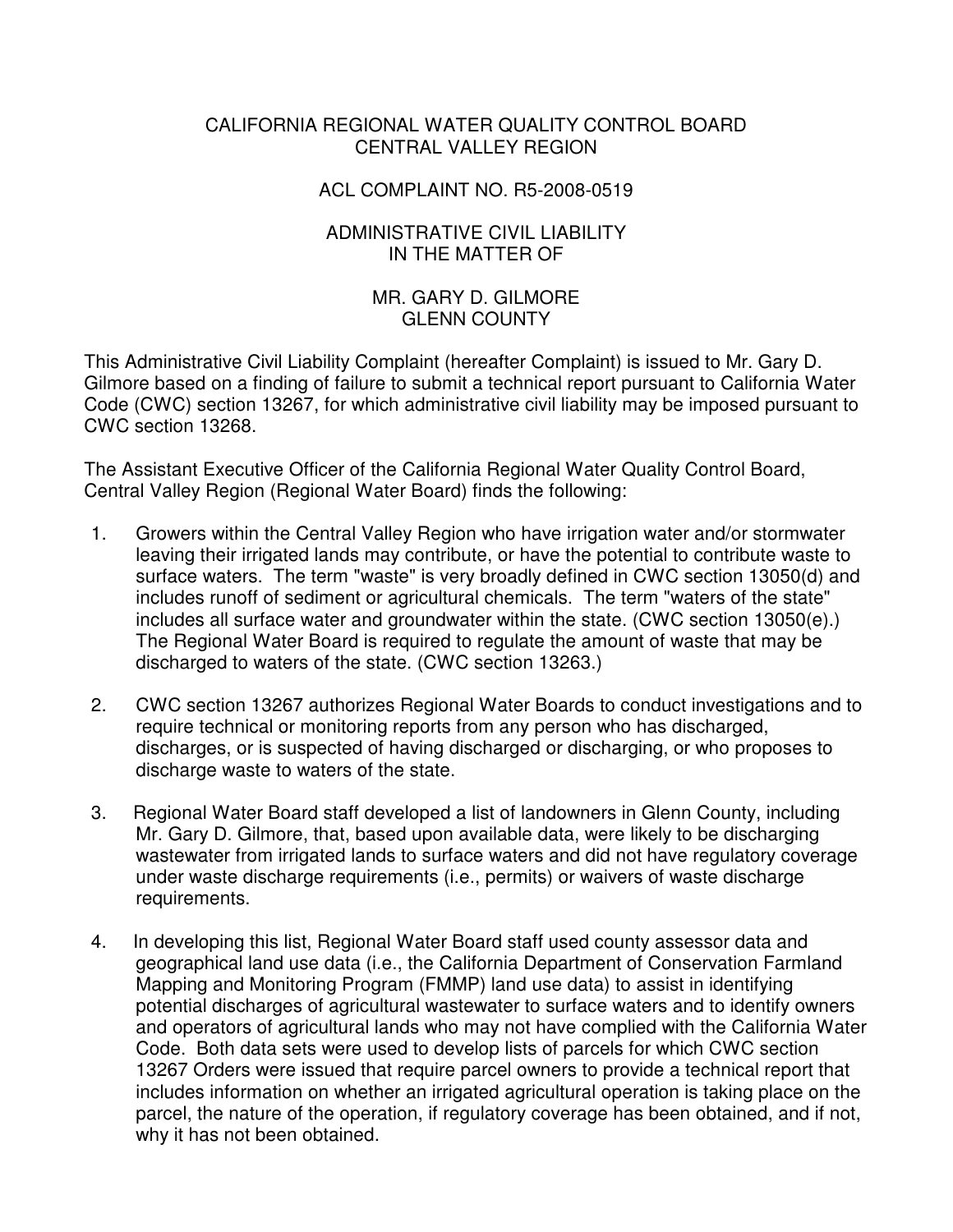- 5. Evaluation of county assessor and FMMP data indicated four parcels of agricultural land were owned by Mr. Gary D. Gilmore in Glenn County (APN 037-190-002, 99.68 acres; APN 037-190-003, 98.46 acres; APN 044-120-001, 37.54 acres; and APN 044-120-002, 38.11 acres).
- 6. On 11 April 2006, the Regional Water Board issued a CWC section 13267 Order (hereafter Order) to Mr. Gary D. Gilmore, sent via certified mail, requiring the submission of a written technical report by 19 May 2006.
- 7. The Order provides, *"Central Valley Water Board staff has determined that you discharge, or have high potential to discharge, directly from your property to a surface water of the State and that any discharges from your irrigated land could affect the quality of waters of the State. This determination has been based on the (1) geographic location and topographic features of all or part of your irrigated lands, (2) record of pesticide use, (3) local government land use designation, and/or (4) proximity to known water quality problems."*
- 8. As detailed in the Order, Mr. Gary D. Gilmore could comply by completing a one-page report form enclosed with the Order that calls for information on parcel location; assessor parcel number; parcel size; nature of the agricultural operations that have or are taking place on the property; if regulatory coverage had been obtained; and if not, the reason coverage was not obtained.
- 9. In requiring the technical report, the Order explains*, "The technical report is necessary for Central Valley Water Board staff to determine compliance with the Irrigated Lands Conditional Waiver Program and the CWC, and to assure protection of the quality of the waters of the State."*
- 10. The certified mail receipt for the Order issued to Mr. Gary D. Gilmore was signed as received by Bobby Hendrix on 14 April 2006. Mr. Gary D. Gilmore did not respond or submit a technical report to the Regional Water Board.
- 11. Thereafter, a Notice of Violation (NOV) was issued and sent via certified mail on 31 August 2006 to Mr. Gary D. Gilmore, for failure to submit a technical report as required by the Order. The certified mail receipt was signed as received by Gary D. Gilmore on 5 September 2006. A response to the NOV was required by 2 October 2006.
- 12. Regional Water Board staff checked the compliance tracking system and case files and it was verified that the Regional Water Board had not received a response or technical report from Gary D. Gilmore.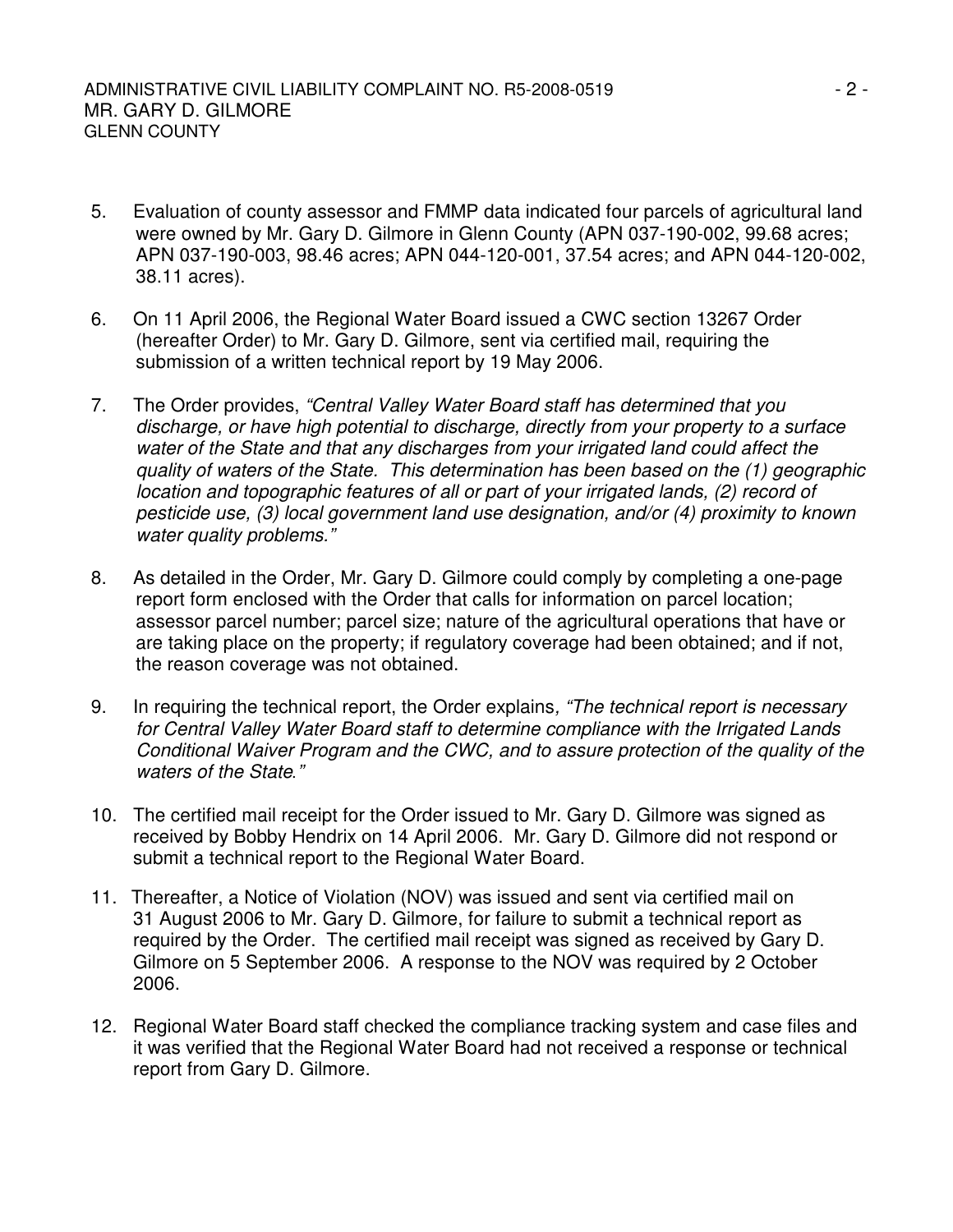On 10 September 2007 the Assistant Executive Officer issued Administrative Civil Liability Complaint No. R5-2007-0520 to Mr. Gary D. Gilmore in the amount of three thousand dollars (\$3,000) for violation of California Water Code section 13267(b).

- 13. Following issuance of Complaint No. R5-2007-0520, Johnny Gray, on behalf of Mr. Gary D. Gilmore, submitted written comments and evidence to the Regional Water Board on 29 February and 12 March 2008 regarding steps taken to comply with the Order and the circumstances that impeded compliance. Information was submitted on 29 February and 12 March 2008, which complies with the Order.
- 14. According to the information submitted by Johnny Gray on 29 February and 12 March 2008, following the death of Gary and Billy Gilmore's Father, the parcels included in the Order issued were divided between Mr. Gary D. Gilmore, his brother Billy Gilmore and his cousin Johnny Gray in the spring of 2005.

## **VIOLATIONS**

15. Failure to submit a technical report required by CWC section 13267(b). The CWC section 13267 Order was issued to Mr. Gary D. Gilmore on 11 April 2006 and required the submission of a technical report by 19 May 2006. Required information was submitted on 29 February and 12 March 2008 in response to Administrative Civil Liability Complaint No. R5-2007-0520, and was 651 days past due. The 31 August 2006 Notice of Violation requested a response by 2 October 2006. Mr. Gary D. Gilmore's required information was 515 days past the response date for the Notice of Violation.

# **REGULATORY CONSIDERATIONS**

- 16. CWC section 13267 (a) states: "*A regional board, in establishing or reviewing any water quality control plan or waste discharge requirements, or in connection with any action relating to any plan or requirement authorized by this division, may investigate the quality of any waters of the state within its region."*
- 17. CWC section 13267 (b) states: *"In conducting an investigation specified in subdivision (a), the regional board may require that any person who has discharged, discharges, or is suspected of having discharged or discharging, or who proposes to discharge waste within its region…, shall furnish, under penalty of perjury, technical or monitoring program reports which the regional board requires. The burden, including costs, of these reports shall bear a reasonable relationship to the need for the report and the benefits to be obtained from the reports. In requiring those reports, the regional board shall provide the person with a written explanation with regard to the need for the reports, and shall identify the evidence that supports requiring that person to provide the reports."*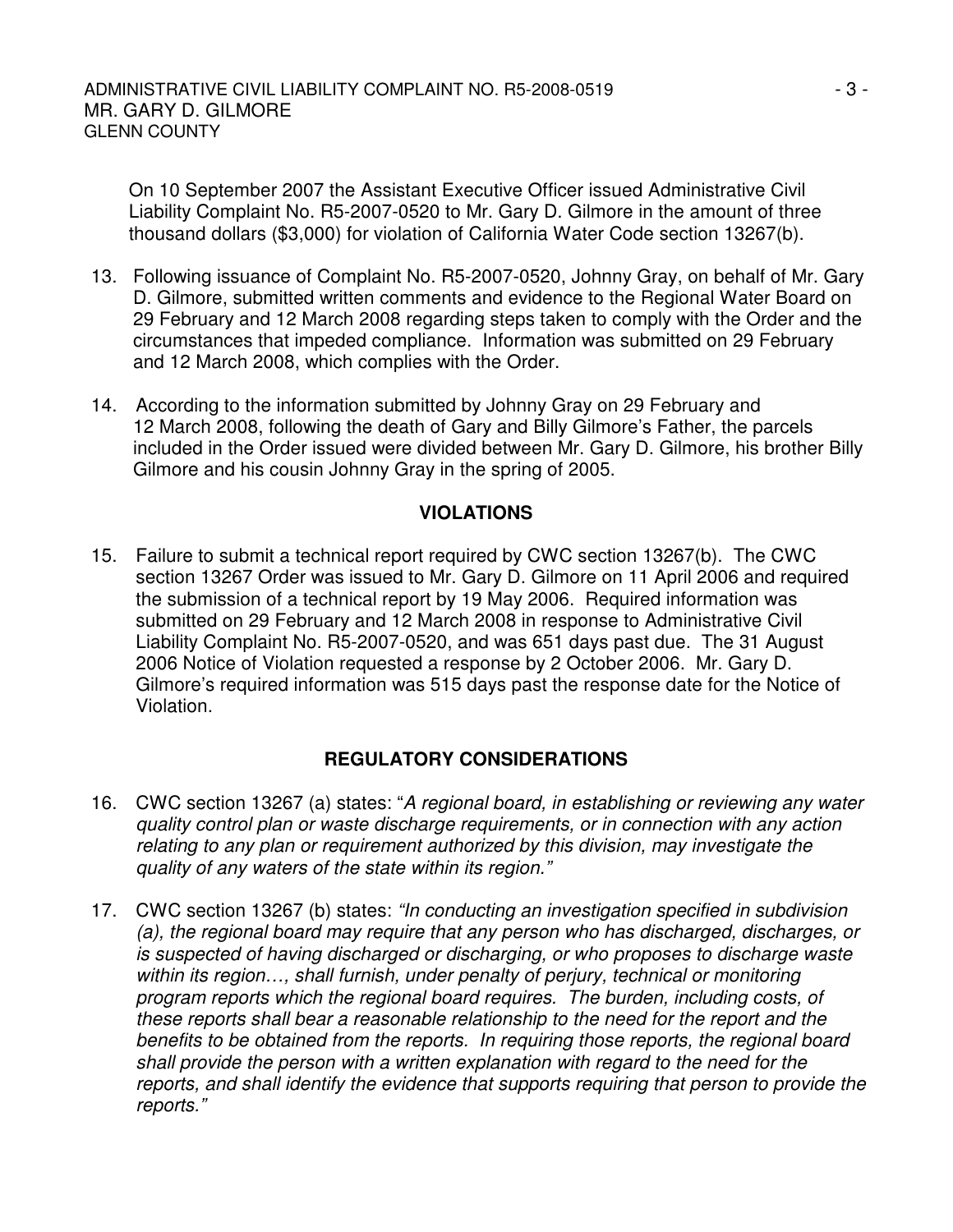#### ADMINISTRATIVE CIVIL LIABILITY COMPLAINT NO. R5-2008-0519  $-4$  -MR. GARY D. GILMORE GLENN COUNTY

- 18. CWC section 13268 (a) states: *"Any person failing or refusing to furnish technical or monitoring program reports as required by subdivision (b) of section 13267, or failing or refusing to furnish a statement of compliance as required by subdivision (b) of Section 13399.2, or falsifying any information provided therein, is guilty of a misdemeanor and may be liable civilly in accordance with subdivision (b)."*
- 19. CWC section 13268(b)(1) states: *"Civil liability may be administratively imposed by a regional board in accordance with Article 2.5 (commencing with Section 13323) or Chapter 5 for a violation of subdivision (a) in an amount which shall not exceed one thousand dollars (\$1000) for each day in which the violation occurs."*
- 20. The information required by the Order was 651days past due. The maximum liability under CWC section 13268(b)(1) for the nonsubmittal of the technical report is \$1000 per day late, for a total of seven hundred twenty three thousand dollars (\$651,000).
- 21. Regional Water Board staff spent a total of 25.6 hours preparing Administrative Civil Liability Complaint No. R5-2007-0520. The total cost for staff time is \$2048 based on a rate of \$80 per hour.
- 22. The Assistant Executive Officer has considered the nature, circumstances, extent, and gravity of Mr. Gary D. Gilmore's failure to submit a technical report as required, Mr. Gary D. Gilmore's ability to pay the proposed civil liability, the effect of the proposed civil liability on Mr. Gary D. Gilmore's ability to continue in business, any history of violations, the degree of culpability, economic benefit or savings, if any, resulting from the failure to submit the technical report required, and other matters as justice may require, including the staff time required to prepare the Complaints. This consideration takes into account the additional information and evidence submitted by Johnny Gray, on behalf of Mr. Gary D. Gilmore on 29 February and 12 March 2008.
- 23. The Assistant Executive Officer accordingly now issues ACL Complaint No. R5-2008- 0519, with a proposed liability of one thousand dollars (\$1,000). This Complaint rescinds and replaces ACL Complaint No. R5-2007-0520.
- 24. Issuance of this Complaint is exempt from the provisions of the California Environmental Quality Act (Pub. Resources Code section 21000 et seq.), in accordance with California Code of Regulations, title 14, section 15321(a)(2), as an Enforcement Action by a Regulatory Agency.

# **MR. GARY D. GILMORE IS HEREBY GIVEN NOTICE THAT:**

1. Administrative Civil Liability Complaint No. R5-2007-0520 is hereby rescinded and replaced with this Complaint.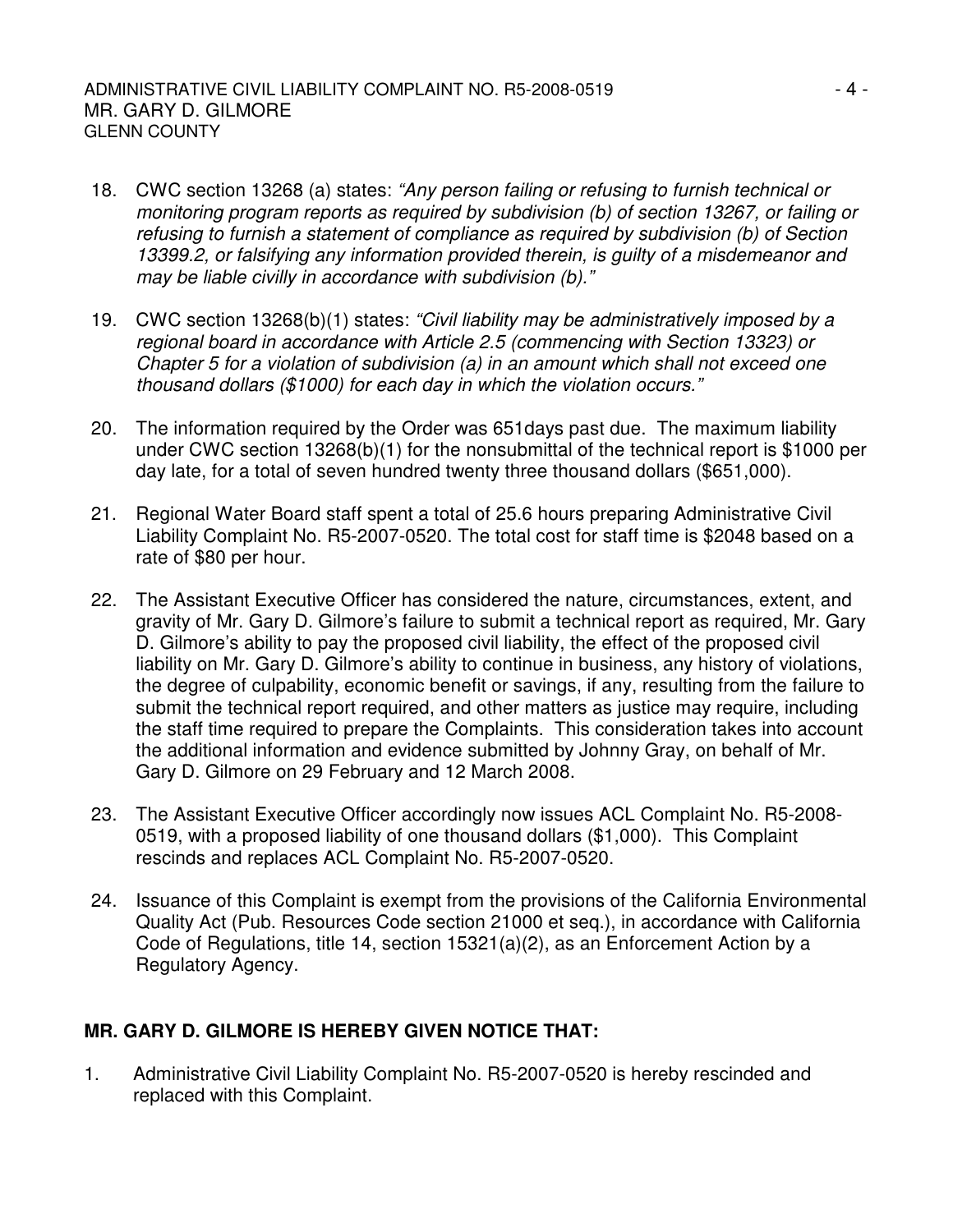- 2. The Assistant Executive Officer of the Regional Water Board proposes that Mr. Gary D. Gilmore be assessed **an administrative civil liability in the amount of one thousand dollars (\$1,000).** The amount of the proposed liability is based upon a review of the factors cited in CWC sections 13268 and 13327, as well as the State Water Resources Control Board's Water Quality Enforcement Policy, and includes consideration of the economic benefit or savings resulting from the violations.
- 3. A hearing on this matter will be held at the Regional Water Board meeting scheduled on **12/13 June 2008** unless Mr. Gary D. Gilmore agrees to complete the following by **22 April 2008:**
	- i. Waive the hearing by completing the attached form and returning it to the Regional Water Board; and
	- ii. Pay the proposed civil liability of one thousand dollars (\$1,000) in full.

The hearing waiver and payment (in the form of a check made payable to the *State Water Pollution Cleanup and Abatement Account)* should be sent to the Regional Water Board's office at 11020 Sun Center Drive, Suite #200, Rancho Cordova, CA 95670, by **22 April 2008**.

4. If a hearing is held, the Regional Water Board will consider whether to affirm, reject, or modify the proposed Administrative Civil Liability, or whether to refer the matter to the Attorney General for recovery of judicial civil liability.

> \_\_\_\_\_\_\_\_\_\_\_\_\_\_\_\_\_\_\_\_\_\_\_\_\_\_\_\_\_\_\_\_\_\_\_\_\_\_\_\_ KENNETH D. LANDAU, Assistant Executive Officer

\_\_\_\_\_\_\_\_\_\_\_\_\_\_\_\_\_9 April 2008\_\_\_\_\_\_\_\_\_\_\_\_\_ KDL:4/9/08 (Date)